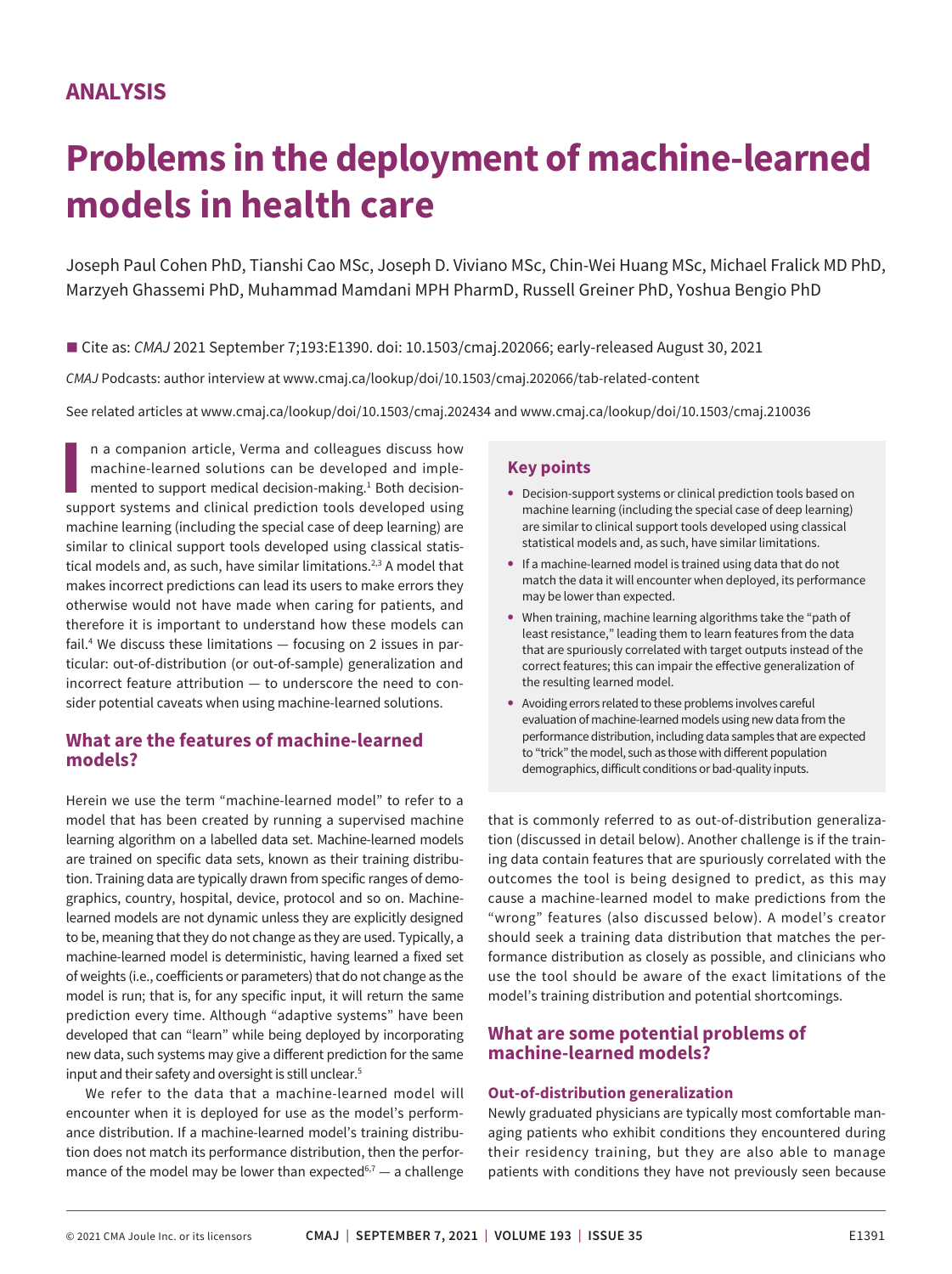they can use theoretical knowledge to recognize patterns of illness. In contrast, machine-learned methods are limited by the data provided during the training and development phase. Furthermore, machine-learned models do not typically know their own limits unless components are included to help the model detect when data it encounters are out of distribution (for example, a component may be built in that prevents a human chest radiograph diagnostic system from processing a photo of a cat and diagnosing pneumonia $8-$  see strategies listed below). Three categories of out-of-distribution data,<sup>9</sup> summarized in Figure 1, include the following:

- Data that are unrelated to the task, such as obviously wrong images from a different domain; for example, magnetic resonance images presented to a machine-learned model that was trained on radiograph images; and less obviously wrong images, such as a wrist radiograph image processed using a model trained with chest radiographs
- Incorrectly prepared data; for example, blurry chest radiograph images, those with poor contrast or incorrect view of the anatomy, images presented in an incorrect file format or improperly processed, and images arising from an incorrect data acquisition protocol
- Data not included in the training data owing to a selection bias; for example, images showing a disease not present in the training data or those arising from a population demographic not similar to that of the training data set

A machine-learned model will perform suboptimally or deliver unexpected results on out-of-distribution data.

Many strategies have been developed to detect and prevent out-of-distribution data from being processed. A typical approach is for a model to compute the degree to which a data sample matches the model's training distribution, which may be presented as a score. If the score is above a certain threshold, then the model can decide not to process a data sample. One way for the model to do this — in the case of image interpretation — is for the model to attempt to reconstruct the image and compare the reconstruction to the original by some measure of similarity, such as the absolute pixel difference. $8,10$  Typically, a model will do a poor job of reconstructing an image it did not encounter in training. If the reconstructed image is scored as similar enough to be judged "correct," the model can proceed to process that image; if not, processing will not occur. However, in order to build and evaluate such out-of-distribution detection systems, known out-of-distribution examples must be used; so, even strategies to prevent errors have limits.

#### **Incorrect feature attribution**

Machine-learned models typically use only the minimally complicated set of features required to reliably discriminate between the target outputs in their training data set. That is, the model takes a "path of least resistance" during its learning, $11-13$  finding features that are highly predictive of the target output, which helps to make it accurate. However, a learning model may also find some distractor feature in the data that is spuriously correlated with the target output<sup>14</sup> and, once this happens, the model may stop looking for new true discriminative features even if they exist.<sup>15</sup> For example, in a model learning to read chest radiographs, distractor features may be the hospital, image acquisition parameters, radiograph view (e.g., anteroposterior v. anteroposterior supine), and artifacts such as presence of a pacemaker or endotracheal tube. If clinical protocols or image processing change over time, this can lead to patterns in the training data that can be detected by the model and serve as a distractor.16 Or if images from multiple hospitals are grouped together and the rate of a disease varies among hospitals, a model may learn to detect the hospital using subtle visual cues and may then base its predictions on the hospital associated with the image rather than data in the image itself. This can lead



**Figure 1:** This figure shows 3 categories of out-of-distribution data, all in the context of training a machine-learned algorithm to read adult chest radiographs (see image C iii). A) Images that are unrelated to the task. B) Images that are incorrectly acquired. C) Images that are not encountered owing to a selection bias in the training distribution (e.g., images with lung cancer lesions and pacemakers were not included in the training set and therefore were unseen during training). C) (iii) Training data that are subject to a selection bias.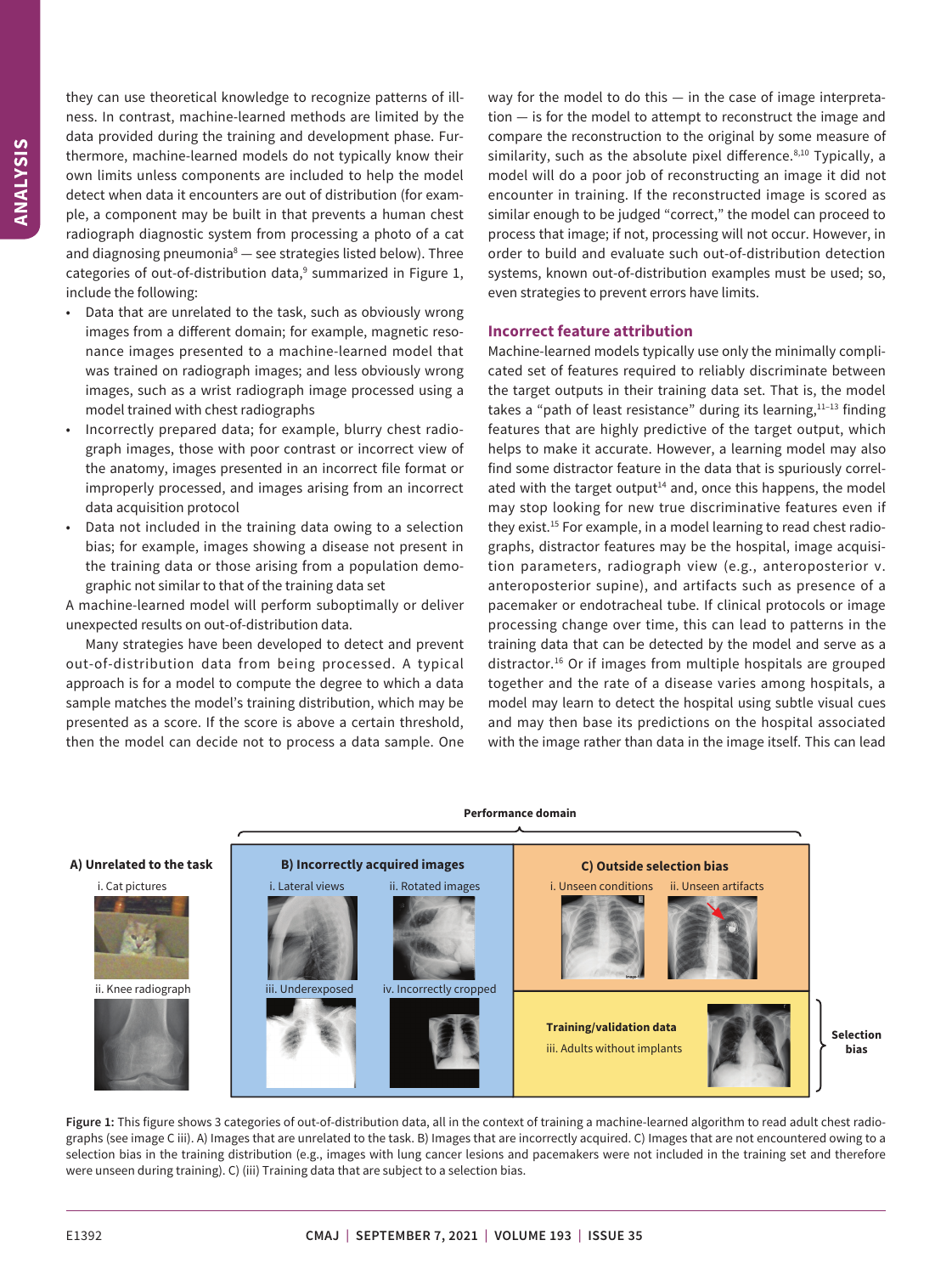to a model appearing more accurate than it actually is if the evaluation data contain the same artifacts (e.g., the same hospital-specific distribution), but the same model could fail dramatically if the performance data do not exhibit these artifacts. Furthermore, patient demographics (e.g., age or sex) can be inferred from aspects of the training data and may be used by a learning model to predict outcome prevalence (that is, prior probability) in the training sample if better true features related to the outcome of interest are less obvious in the data.

Medical data sets are often relatively small, which may increase the likelihood of spuriously correlated features. Research into altering the ways models learn to avoid this problem is ongoing.<sup>11,17</sup> However, using a large, diverse data set for training a machine-learned model will help to avoid the effect of distractors. Other solutions include unsupervised learning and transfer learning,<sup>18</sup> processes that use data that are unlabelled or labelled for another task to train models, to avoid detection of spurious features that are specific to a particular data set. These methods typically enable the use of much more data and have a better chance of learning features that will be general enough and useful for the intended task.<sup>18</sup>

In cases where pathology-specific features are simply not predictive enough for some images, the learning model may be forced to guess and predict the prevalence of a disease or outcome in the training distribution. The machine-learned model will appear to work when applied to data in which the disease or outcome prevalence is the same as in the training data; it may give the "right" answer. However, when applied to a different population with a different outcome prevalence, the model will likely predict incorrectly<sup>19,20</sup> and lead to harm. It is therefore important that model developers and users verify that the machine-learned model appropriately detects features that are truly associated with the prediction or outcome of interest, using a feature attribution method such as the "image gradient" method $21$  or creating a counterfactual input showing what would change the classifier's prediction<sup>22</sup> during development and when deployed.

Related to this point, another concern is that some models may simply learn to copy the actions taken by the clinicians when the data were generated. For example, if a model is trained to predict the need for blood transfusions based on historical data about transfusions, it may not have anything informative to predict from and instead will learn to replicate existing practices. A model will learn "bad habits" unless the data set used to develop it is corrected. One approach to overcome this problem would be to have expert reviewers label the data set with the true outcomes of interest (e.g., appropriate v. inappropriate blood transfusions), although this may be resource intensive and experts may not always agree on labels. It would be even better to use only labels that are objective and do not depend on human experts.

## **What can mitigate these problems?**

Avoiding errors related to the issues discussed above involves careful evaluation of machine-learned models $23$  using new data from the performance distribution, including samples that are expected to expose model failures, such as those with different population demographics, difficult conditions, poor-quality images, or errors. A potentially useful approach is to create simulated test distributions by balancing data based on attributes unrelated to the target task to observe differences in performance of a model according to factors such as demographic minority class<sup>24</sup> or geographic region.<sup>25</sup> If a model learned to focus on a spurious feature such as age, deploying it using data in which the age of the population composed of a single age, although balanced in terms of the target variable the model was trained to predict, would lead to poor performance. Results of such tests of a model's performance should be transparently presented to illustrate its limitations in use.<sup>26</sup> A related article discusses evaluation of machine-learned models in some depth.<sup>27</sup>

## **Conclusion**

It is important to understand and tackle these problems of machine-learned models before deployment so that large investments do not end in failure, which could be costly or catastrophic. IBM's "Watson for Oncology" program<sup>28</sup> was suspended after an investment of \$62 million, allegedly owing to problematic clinical recommendations that resulted in poor acceptance by clinicians. Google's machine-learned initiative to detect diabetic retinopathy<sup>29</sup> struggled when it encountered "real-world" images in clinics in Thailand that were of lower quality than those in its training set, causing considerable frustration to both patients and staff. Anticipating and mitigating the challenges outlined herein will be key to avoiding such costly failures.

#### **References**

- 1. Verma AA, Murray J, Greiner R, et al. Implementing machine learning in medicine. *CMAJ* 2021;193:E1351-7.
- 2. Liu Y, et al. How to read articles that use machine learning: users' guides to the medical literature. *JAMA* 2019;322:1806-16.
- 3. England JR, Cheng PM. Artificial intelligence for medical image analysis: a guide for authors and reviewers. *AJR Am J Roentgenol* 2019;212:513-9.
- 4. Tschandl P, Rinner C, Apalla Z, et al. Human–computer collaboration for skin cancer recognition. *Nat Med* 2020;26:1229-34.
- 5. Artificial intelligence and machine learning in software as a medical device. Silver Spring (MD): US Food and Drug Administration; 2021. Available: https://www.fda. gov/medical-devices/software-medical-device-samd/artificial-intelligence-and -machine-learning-software-medical-device (accessed 2020 May 14).
- 6. Abu-Mostafa YS, Magdon-Ismail M, Lin H-T. *Learning from data: a short course*. AMLbook.com; 2012.
- 7. Gianfrancesco MA, Tamang S, Yazdany J, et al. Potential biases in machine learning algorithms using electronic health record data. *JAMA Intern Med* 2018;178:1544-7.
- Cohen JP, Bertin P, Frappier V. Chester: a web delivered locally computed chest x-ray disease prediction system. *ArXiv* 2020 Feb. 2. Available: https:// arxiv.org/abs/1901.11210 (accessed 2020 May 14).
- 9. Cao T, Huang C, Hui DY-T, et al. A benchmark of medical out of distribution detection. uncertainty & robustness in deep learning workshop at ICML. *ArXiv* 2020 Aug 5. Available: https://arxiv.org/abs/2007.04250 (accessed 2020 May 14).
- 10. Shafaei A, Schmidt M, Little J. A less biased evaluation of out of distribution sample detectors. *ArXiv* 2019 Aug. 20 Available: https://arxiv.org/abs/1809.04729 (accessed 2021 Aug. 16).
- 11. Ross AS, Hughes MC, Doshi-Velez F. Right for the right reasons: training differentiable models by constraining their explanations. *ArXiv* 2017 May 25. Available: https://arxiv.org/abs/1703.03717 (accessed 2021 Aug. 16).
- 12. Zech JR, Badgeley MA, Liu M, et al. Variable generalization performance of a deep learning model to detect pneumonia in chest radiographs: a cross-sectional study. *PLoS Med* 2018;15:e1002683.